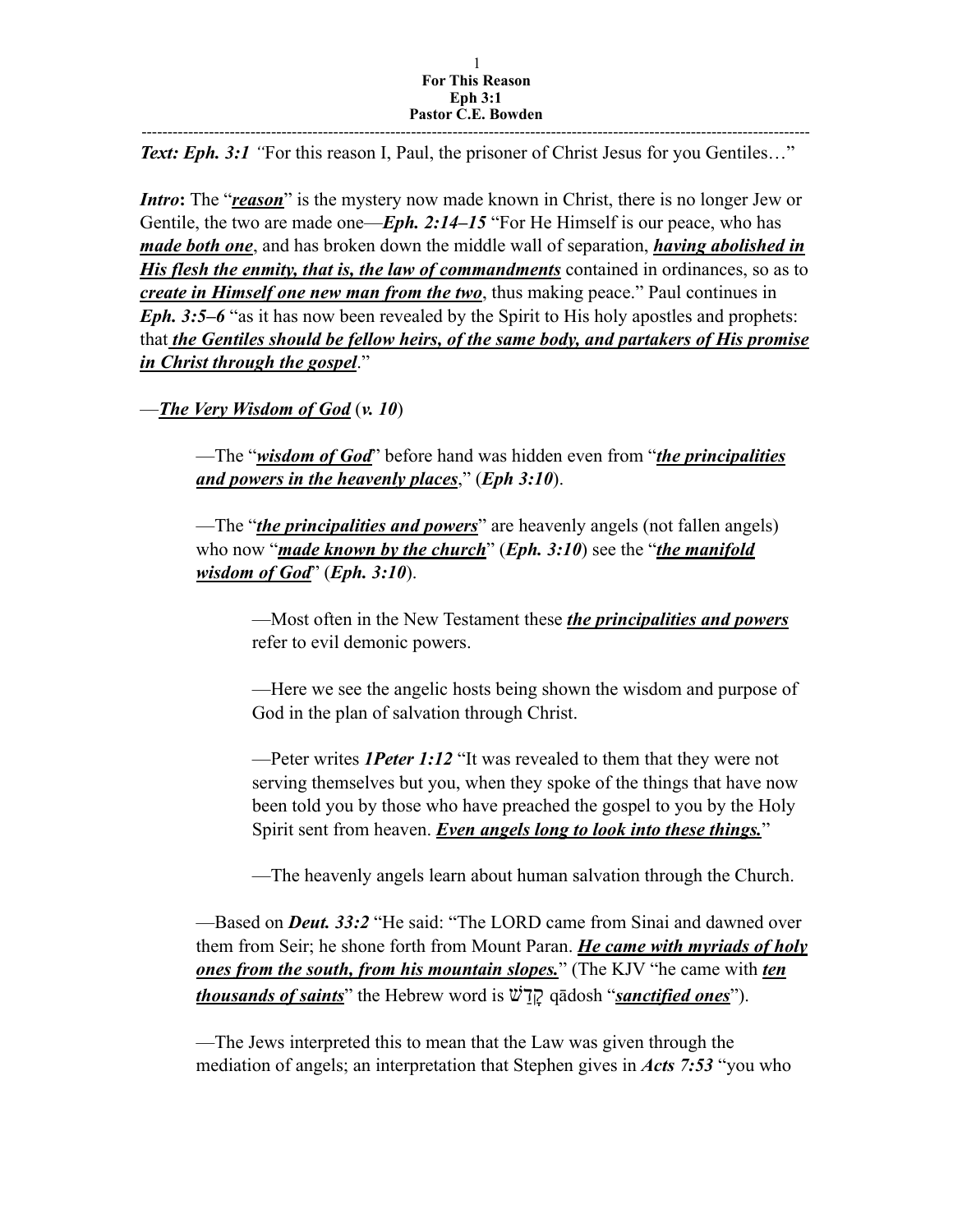have received the law *that was put into effect through angels* but have not obeyed it."

—Paul also gives the same understanding in *Gal. 3:19* "What purpose then does the law serve? It was added because of transgressions, till the Seed should come to whom the promise was made; and *it was appointed through angels by the hand of a mediator*."

—Finally the writer of Hebrews gives us the same understanding—*Heb. 2:2–3*  "For if *the word spoken through angels* proved steadfast, and every transgression and disobedience received a just reward, how shall we escape if we neglect so great a salvation."

—The New Testament writers use this interpretation of *Deut 33:2* to show the *temporary nature of the Law,* until the Greater revelation was given *Eph. 3:11 "*according to *the eternal purpose* which He accomplished in Christ Jesus our Lord".

—From the very moment of eternity past God the Father's purpose was always to redeem the world through Jesus Who is the Creative Agent—"*God who created all things through Jesus Christ*" (*Eph. 3:9*) (Jesus is both Creator and Savior)

—The Wisdom Revealed is "*that the Gentiles should be fellow heirs, of the same body, and partakers of His promise in Christ through the gospel*," (*Eph. 3:6*)

—Why is this important to understand?

—*Paul's Mission*

—*Eph. 3:8* "To me, who am less than the least of all the saints, *this grace was given, that I should preach among the Gentiles the unsearchable riches of Christ*."

—Paul's greatest desire is that we Gentiles would grasp in some way these "*unsearchable riches of Christ.*"

—He prays "*For this reason* I bow my knees to the Father of our Lord Jesus Christ, ….that He would grant you, according to the riches of His glory, *to be strengthened with might through His Spirit in the inner man*," (*Eph. 3:14–16*).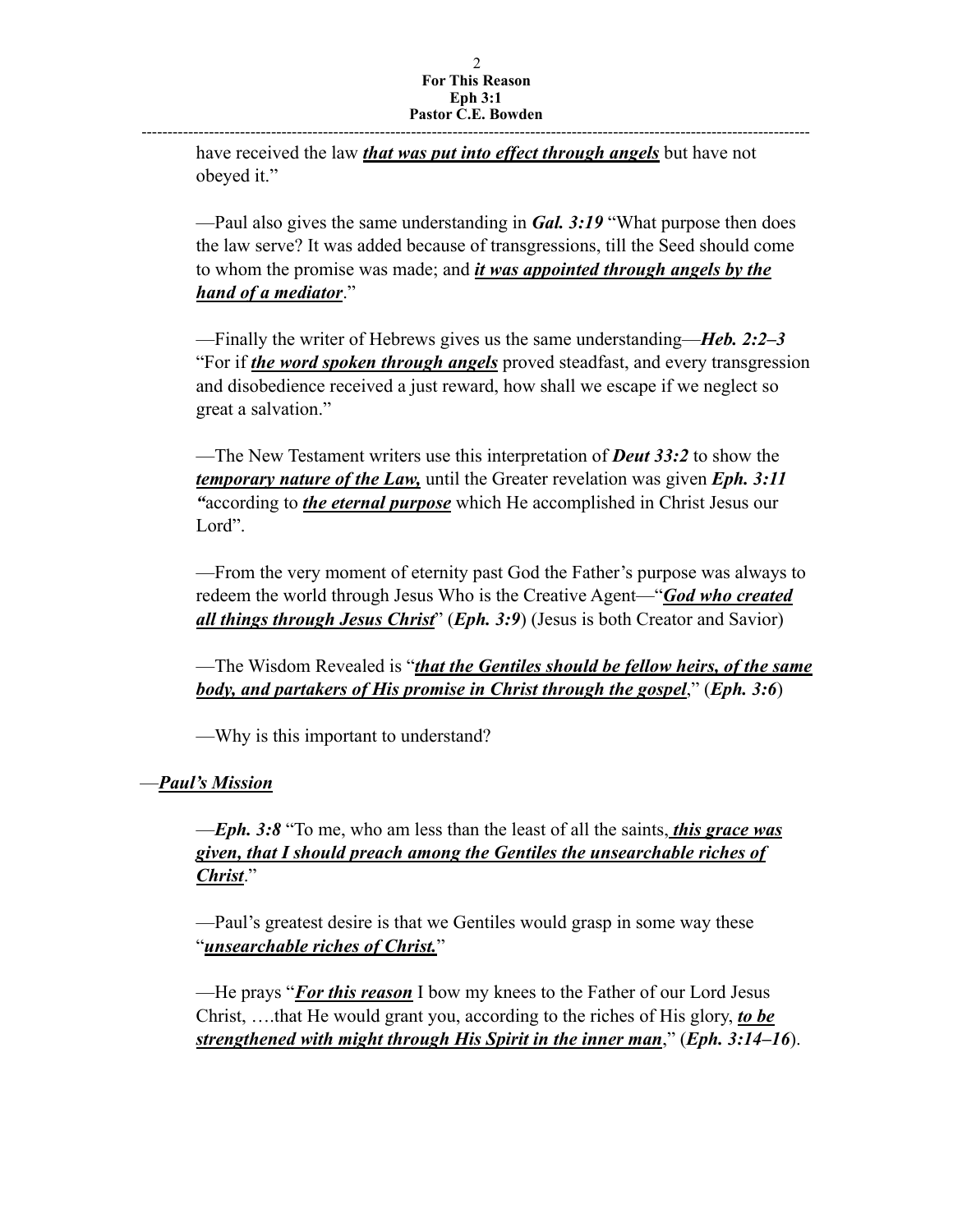—The magnitude of all that is accomplished in Jesus is too large to understand with the human mind, this must be known "*through His Spirit in the inner man*."

—*Faith is the foundation*—"*that Christ may dwell in your hearts through faith*" (*Eph. 3:17*)—Paul is talking about *maintaining faith,* a faith that holds firm to Jesus no matter what comes in this life.

## —*Love is the anchor*—"*being rooted and grounded in love*," (*Eph. 3:17*)

—To be "*rooted*" is have a firm connection, *knowing the depth of His love, nothing can shake you*—*Psalm 1:3* "He shall be like a tree Planted by the rivers of water, That brings forth its fruit in its season, Whose leaf also shall not wither; And whatever he does shall prosper."

—To be "*grounded*" is to be properly prepared; in the building trade this is called "*sight work*" getting the ground ready to build; good "*sight work*" begins in the Word—*Psa. 119:9* "How can a young man cleanse his way? By taking heed according to Your word."

—*Knowing beyond knowledge*—"*That* you…may be able to *comprehend* (lay hold of or grasp) with all the saints *what is the width and length and depth and height— to know the love of Christ which passes knowledge*" (*Eph. 3:18–19*)

—It is essential to our lives as Christians, that we know we are loved in Christ.

—This is the Christian sense of identity, *above all we are loved*.

—His love for us has no measure it is a love without "*width and length and depth and height*".

> —It is "*wide*" enough to reach the whole world and beyond (*1:9-10, 20*).

—It is "*long*" enough to stretch from eternity to eternity (*1:4-6, 18; 3:9*).

—It is "*high*" enough to raise both Gentiles and Jews to heavenly places in Christ Jesus (*1:13; 2:6*).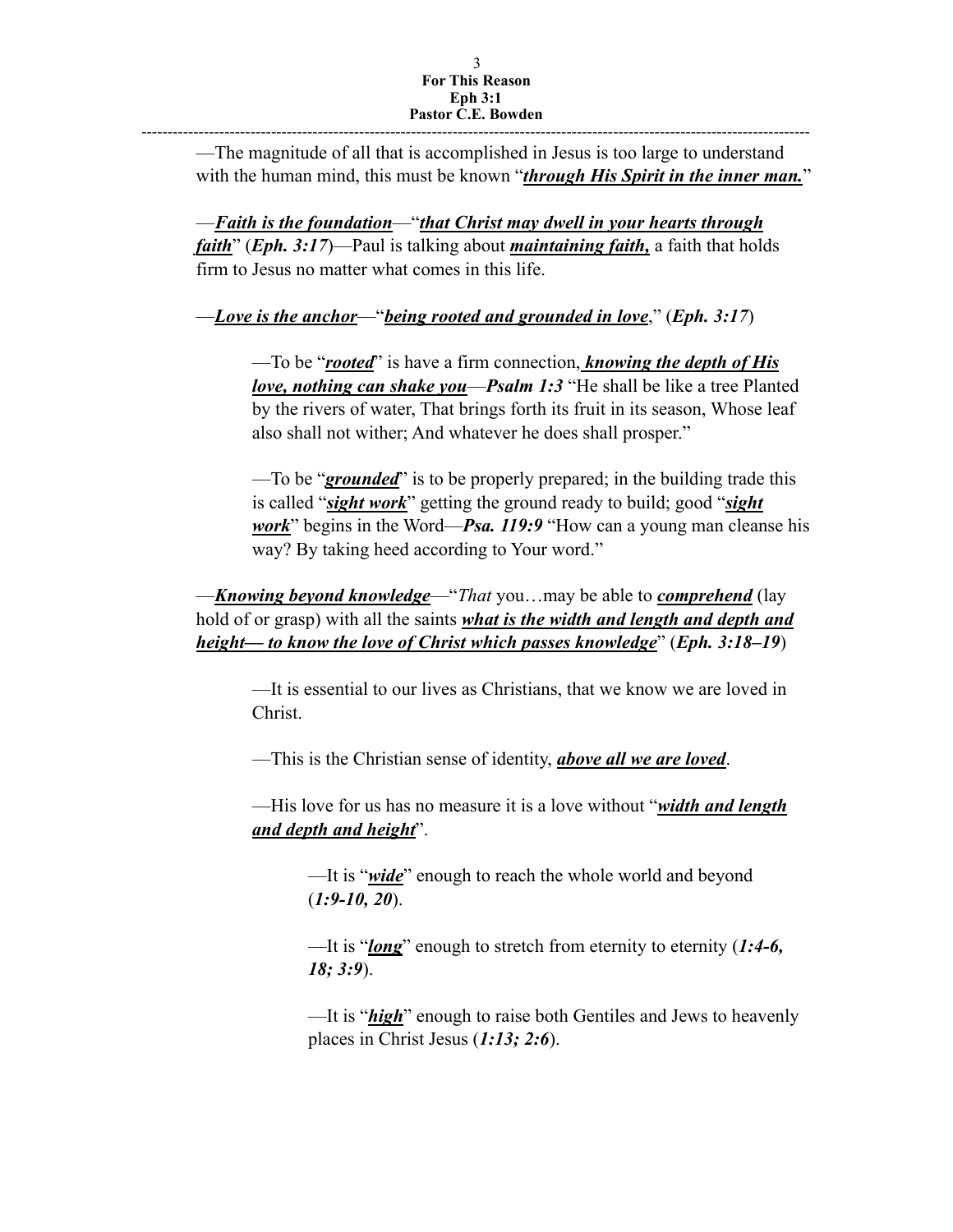---------------------------------------------------------------------------------------------------------------------------------

—It is "*deep*" enough to rescue people from sin's degradation and even from the grip of Satan himself (*2:1-5; 6:11-12*).

—It is love that "*passes knowledge*" even while Paul prays that we would know it, he confesses it is beyond knowledge; the word "*passes*" means to overshoot.

—The way we know His love is to view it from the Cross.

—We also keep in view the eternal hope Jesus has given us.

—*Filled with God's Fullness*—"that you may be filled *with all the fullness of God.*" (*Eph. 3:19*)

—The only way to understand this phrase, is to understand it from the presence of the Holy Spirit in our lives.

—*John 7:38* "Whoever believes in me, as the Scripture has said, '*Out of his heart will flow rivers of living water*."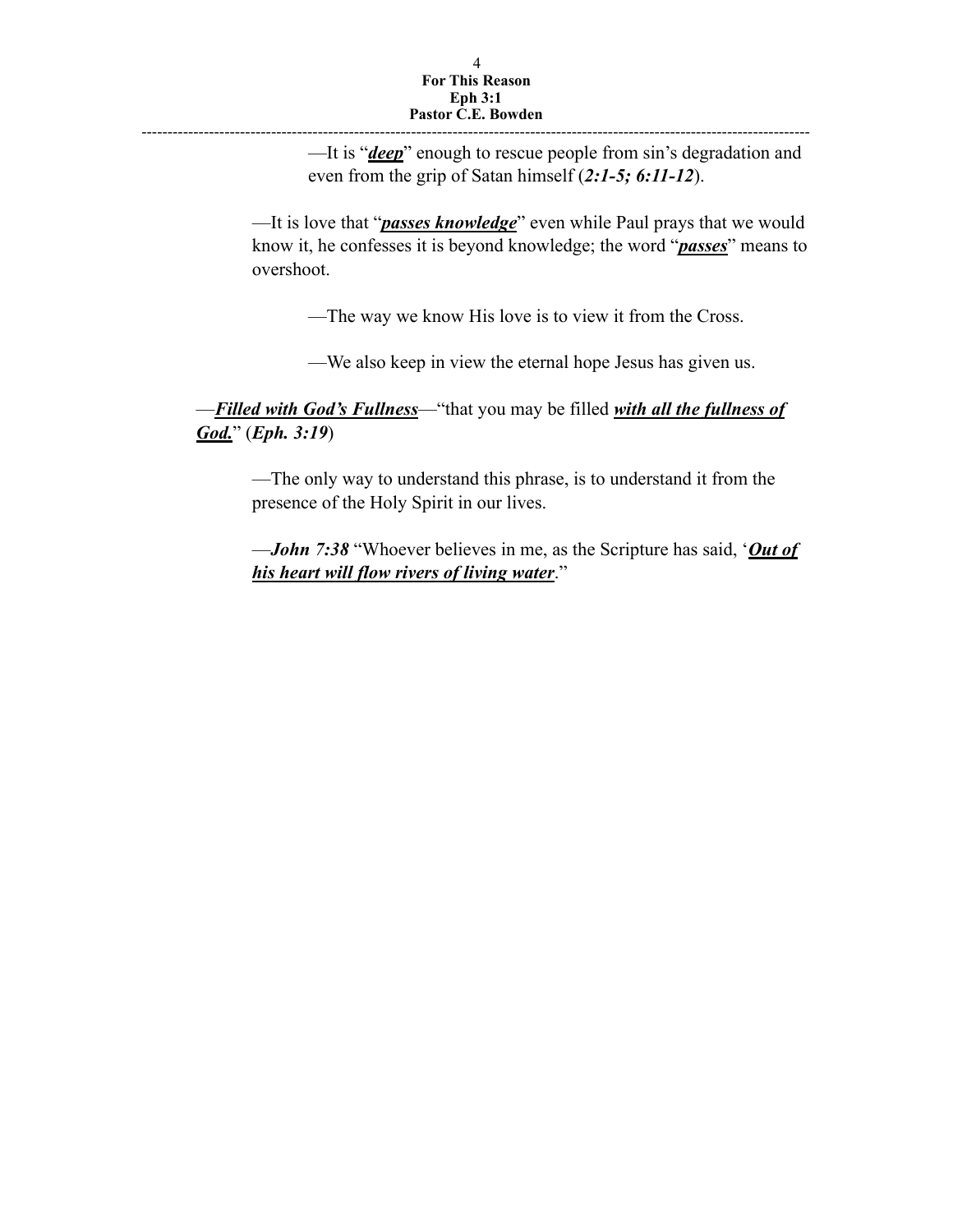<sup>5</sup><br>For This Reason<br>Eph 3:1<br>Pastor C.E. Bowden